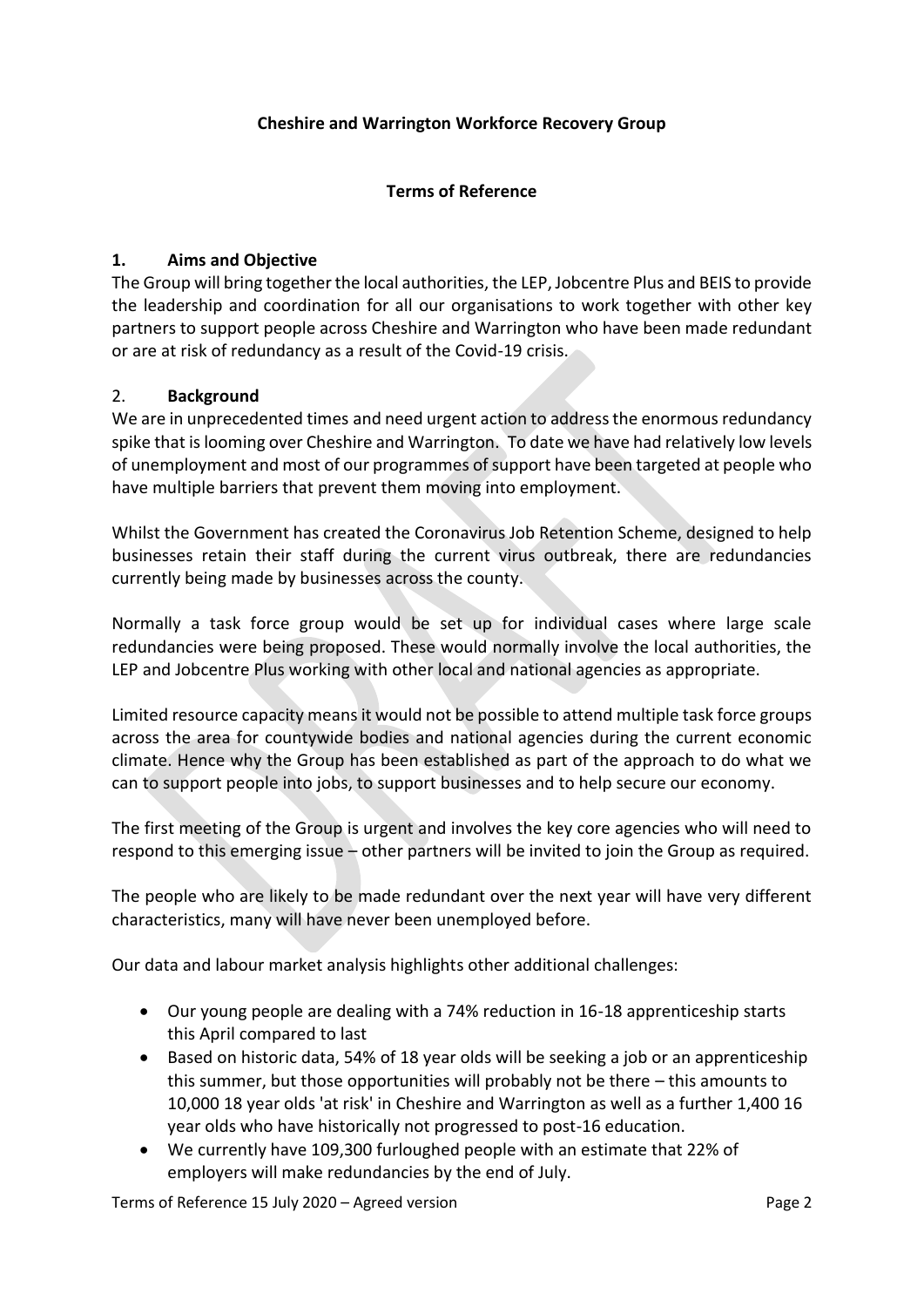• We also have 27,000 self-employed people on income support who will need support to return to work or restart their businesses.

As well as supporting our residents to get back into work, businesses will need the skills to lead the recovery and create the new jobs for the future.

Making redundancies is challenging and traumatic for everyone involved. We want to avoid as many of our residents becoming long-term unemployed. The Group will therefore also focus on early action to support those adults at risk of redundancy as well as our young people who will be leaving school this summer. Establishing a Cheshire and Warrington-wide Group will be the vehicle to support Jobcentre Plus's Rapid Response Service that provides advice and support through its network of partners. It will help to focus and co-ordinate the various key partners and establish action plans to address the effects of job losses on individuals by helping people move rapidly into alternative employment.

Getting the right information in a timely manner is essential as is effectively and efficiently deploying partner agency resource. Hence establishing a single Cheshire and Warringtonwide Group that can bring together the partners preventing duplication and then orchestrating the services.

The Group will be informed by data and intelligence from a range of sources including:

- The LEP's Cell 'Watch List' that is monitoring labour demand issues including those Cheshire and Warrington based firms within high-risk sectors of the economy.
- The LEP's Cell Economic Dashboard that is monitoring labour supply issues
- The Local Industrial Strategy which has been informed by a wealth of information about the underlying strengths and weaknesses of the local economy - both sectors and places. This longer-term direction remains intact. Therefore, in terms of labour market dynamics and intelligence this provides a longer-term richness to the approach. For example, large scale redundancies in firms within one of the Local Industrial Strategy's priority growth sectors located in a priority growth settlement is particularly problematic for the longer-term economic health of the subregion. Where-as, redundancies in a firm outside these priority sectors and in a place that is not a priority growth settlement may be regrettable but may not have a significant effect upon the longer terms direction of the economy.
- The Cheshire and Warrington Data and Labour Market Steering Group that has commissioned a series of reports including on the adult workforce, young people the way employers' demand for skills has changed in response to Covid-19 and the supply of skills training.

The Group will not include work with the long-term unemployed or economically inactive people – this will remain the remit of the Into Work Board. However, there may be scope to flex some of the support for long-term unemployed people in a way that it is relevant to people whose jobs have recently been made redundant.

# 3. **Approach**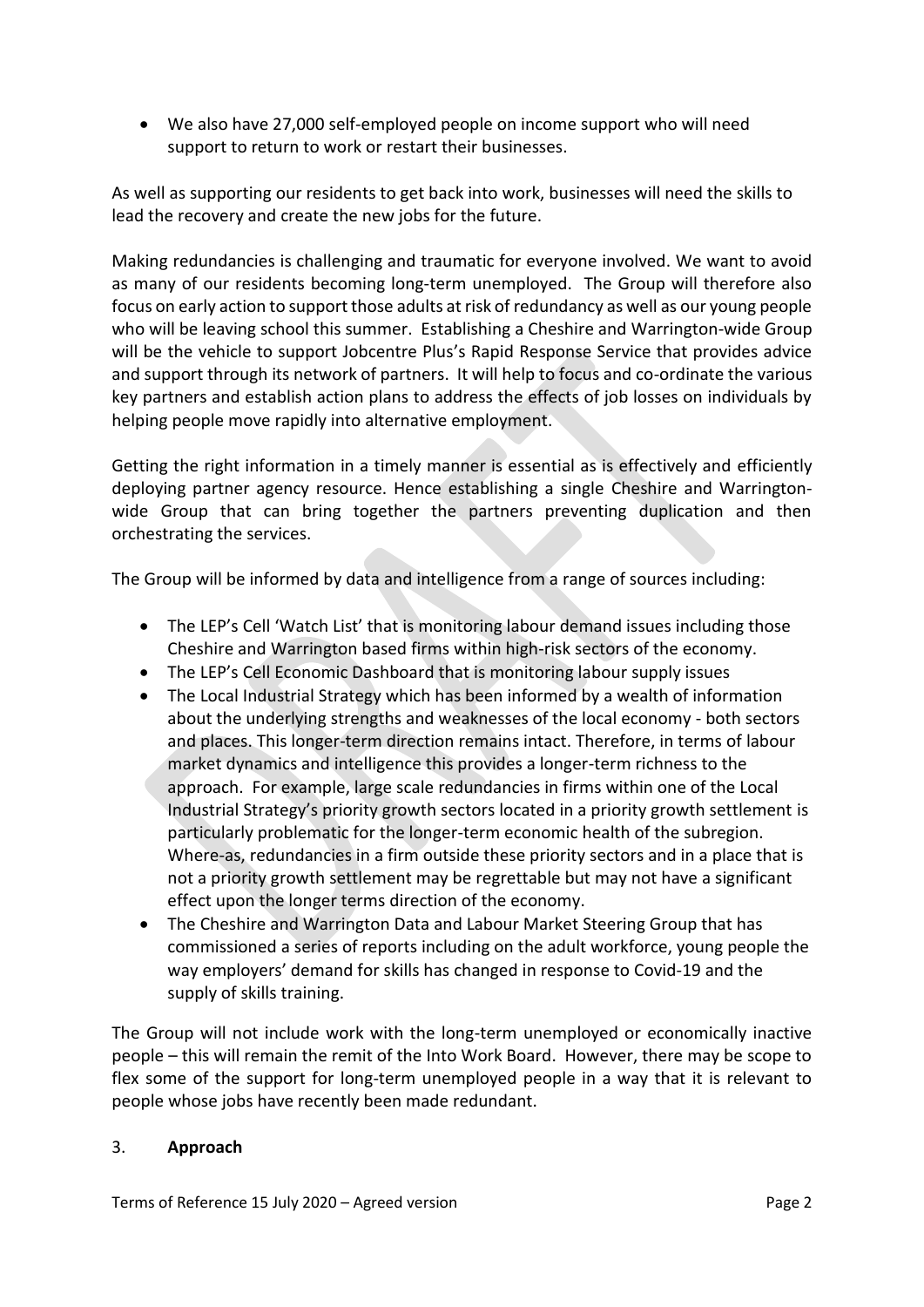The Local Authorities, the LEP and Jobcentre Plus, will be doing all they can in the coming months to support those employers and employees affected by the impact that COVID-19 will have on the local economy. The collaborative partnership working will ensure appropriate and timely support is put in place.

We will need to consider support for:

- Those whose jobs have been made redundant
- Those who have been furloughed or who are currently still working but who are at risk of redundancy
- The self employed who have had to close their businesses during the lockdown and unlikely to restart their businesses without some support
- Young people who are planning to leave school, college, or university this summer
- Young people aged 18-24-years old

Local authorities will bring local issues to the Group to initiate the co-ordinated support needed.

The Group will support the co-ordination of the services to help to redeploy, retrain, reskill, upskill, and signpost people to new employment opportunities ensuring support is available to the individuals affected and their families. The Group will ensure that a menu of support would be made available to the employer and its employees. It will also establish if the employer will be allocating funding to support its employees.

These services will address the effects of job losses on individuals and on the local community by helping people move rapidly into alternative employment hopefully without the need to claim welfare benefits.

# 3.1 **Redundant Workers**

After an employer has submitted the HR1 form to the Insolvency Service - Redundancy Payments Service, details are passed to Jobcentre Plus to make the initial contact. This helps to establish:

- The number of employees at risk
- When the potential redundancies could impact and whether they will be phased
- Employee profiles gender, age, residency, occupations, terms & conditions, qualifications, terms future employment expectations / aspirations etc
- Whether Apprentices are in scope
- The timeline for consultation and Trade Unions involved
- How the employer plans to support staff e.g. are existing Agencies used or is the intention to appoint an external Agency
- Whether Jobcentre Plus's Rapid Response Service (RRS), would help in respect of the employer and its employees. RRS support is available through the notice period and for 13 weeks after, irrespective of whether a claim for benefit is made.

The National Careers Service (NCS) will be used alongside Jobcentre Plus's services to provide information, advice and guidance on all aspects of work and learning; practical help in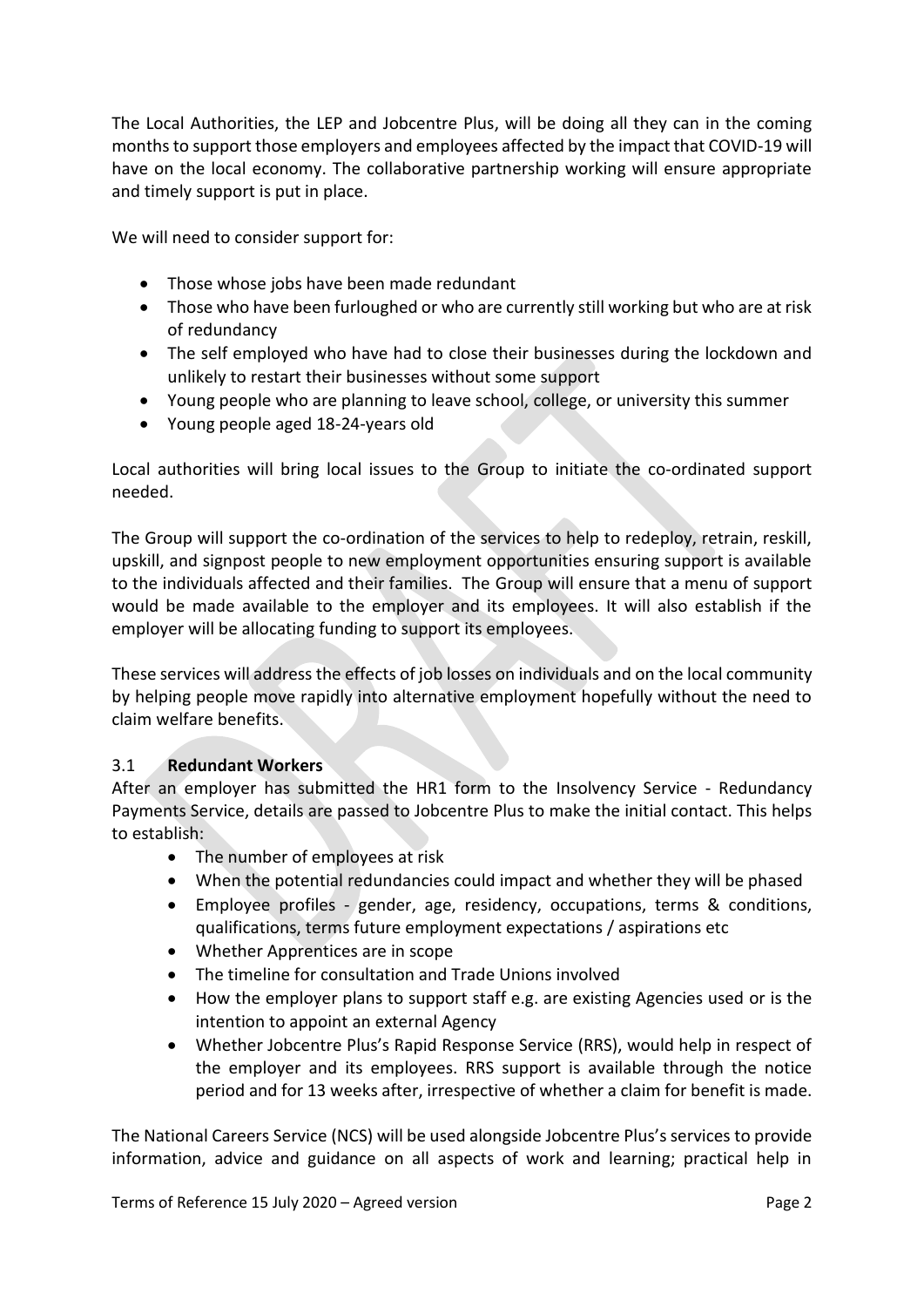applying for a new job, preparing CV's and job applications, coaching to prepare for interviews, and help to find suitable re-training courses. Qualified careers advisers will help those looking for a change of career. The NCS offer will incorporate the recently launched Redundancy and Recruitment Triage service.

On 8 July the Chancellor announced a package of support including the following for unemployed people:

- **Enhanced work search support** The government will provide £895 million to enhance work search support by doubling the number of work coaches in Jobcentre Plus before the end of the financial year across Great Britain.
- **Expansion of the Work and Health Programme** The government will provide up to £95 million this year to expand the scope of the Work and Health Programme in Great Britain to introduce additional voluntary support in the autumn for those on benefits that have been unemployed for more than 3 months. This expansion will have no impact on the existing provision for those with illnesses or disabilities in England and Wales.
- **Job finding support service** The government will provide £40 million to fund private sector capacity to introduce a job finding support service in Great Britain in the autumn. This online, one-to-one service will help those who have been unemployed for less than three months increase their chances of finding employment.
- **Flexible Support Fund** The government will increase the funding for the Flexible Support Fund by £150 million in Great Britain, including to increase the capacity of the Rapid Response Service. It will also provide local support to claimants by removing barriers to work such as travel expenses for attending interviews.
- **New funding for sector-based work academies** The government will provide an additional £17 million this year to triple the number of sector-based work academy placements in England in order to provide vocational training and guaranteed interviews for more people, helping them gain the skills needed for the jobs available in their local area.

Further details about how this support will be aligned to local plans and work with local partners will be available over the next few weeks.

There are also a number of other programmes that are available in Cheshire and Warrington to support adults who have been made redundant to move into work. The Group will need to identify the key support programmes that need to be coordinated and any gaps in service. Current programmes include support to develop generic employability skills, including but not limited to personal presentation skills, interview skills, basic digital, as well as relevant information, advice and guidance, and interventions to ensure that the training opportunities are targeted at up-skilling or re-skilling participants to improve their employment opportunities.

The Group will need to consider the impact on Cheshire and Warrington residents of redundancies announced in adjacent geographical areas where significant numbers of our residents work.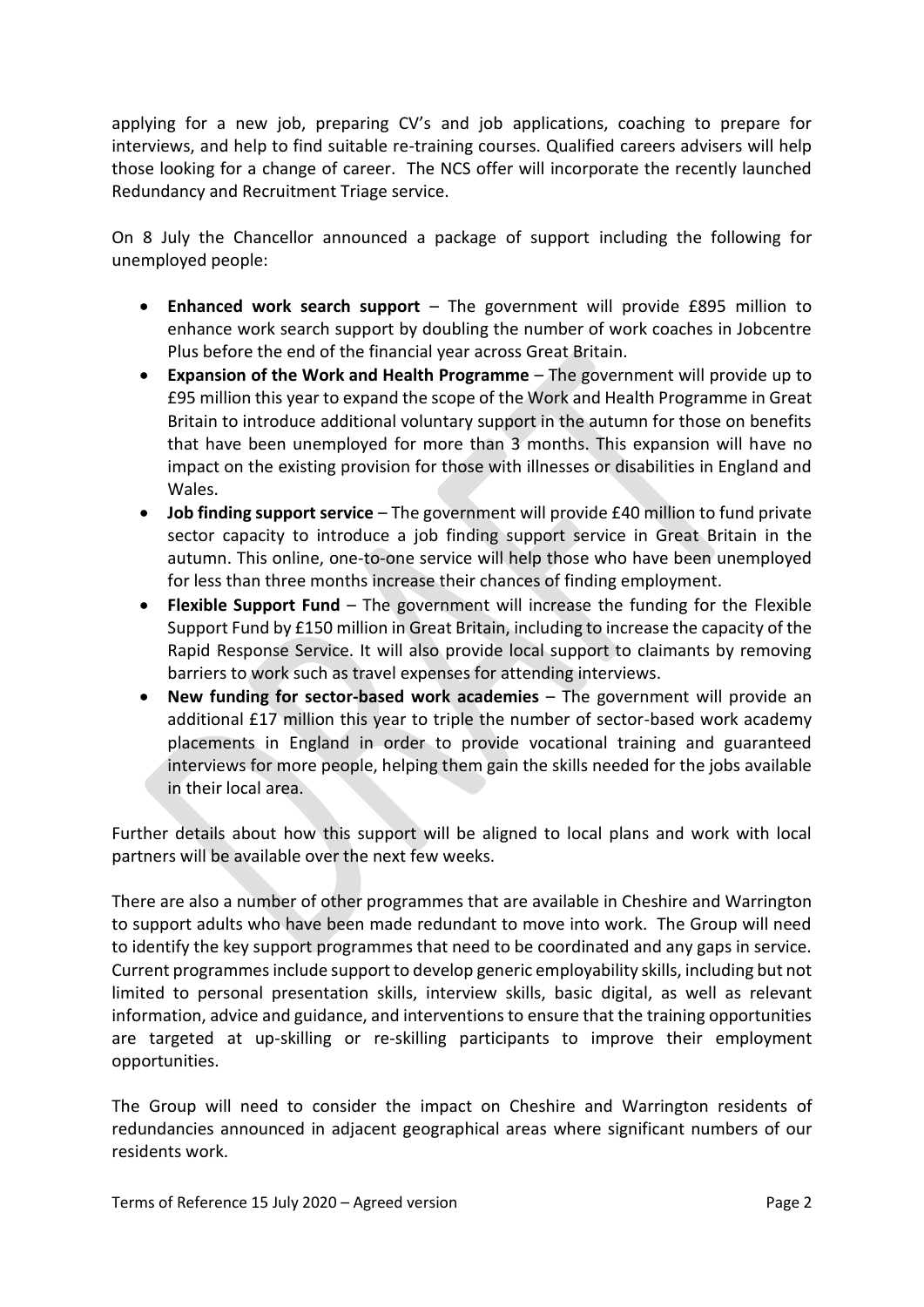# 3.2 **Furloughed Workers or Those Currently in Work At Risk of Redundancy**

There are a number of other programmes that are available in Cheshire and Warrington to adults at risk of redundancy to develop the skills they need to remain with their current employer and enable the employer to adopt new technologies and/or new business models post Covid-19. If enabled to survive and grow these are the businesses that will create the jobs of the future.

There are also programmes to enable people currently employed or on furlough to develop skills that enable them to move to alternative employment. Programmes include the recently launched £30 million Accelerate retraining and upskilling programme for employed people as well as other programmes to job match as well as support the development of generic employability skills, including but not limited to, personal presentation skills, interview skills, basic digital as well as relevant information, advice and guidance, and interventions to ensure that the training opportunities are targeted at up-skilling or re-skilling participants to improve their employment opportunities and convert into different types of job.

# 3.3 **Young People Leaving School or University This Summer**

Our secondary schools are very keen to work with Pledge partners to develop a programme of support for young people leaving school this year. Much of the support will need to be delivered online by a range of partners, building on the Pledge's existing offer. It would include:

- Jobs fairs inspiring and informing young people, parents and carers and teachers about new technologies and career opportunities
- More work experience and internships for young people making them aware of the opportunities
- Working with employers, particularly smaller businesses to make them more aware of the benefits of employing apprentices and offer work experience/internships more generally
- Recruitment and induction of apprentices
- Encouraging larger companies to transfer their apprenticeship levy to smaller businesses
- Job matching

Mechanisms that already exist where Pledge partners work together with local schools to facilitate various programme of support for young people could be extended to include a targeted programme of support for all our young people who will be leaving school this summer.

Where young people are being encouraged to continue their education, the Group will need to understand the costs associated with increased numbers staying in school and moving into further and/or higher education.

Work is also needed with the University of Chester and other HE providers to develop opportunities for graduates and post grads.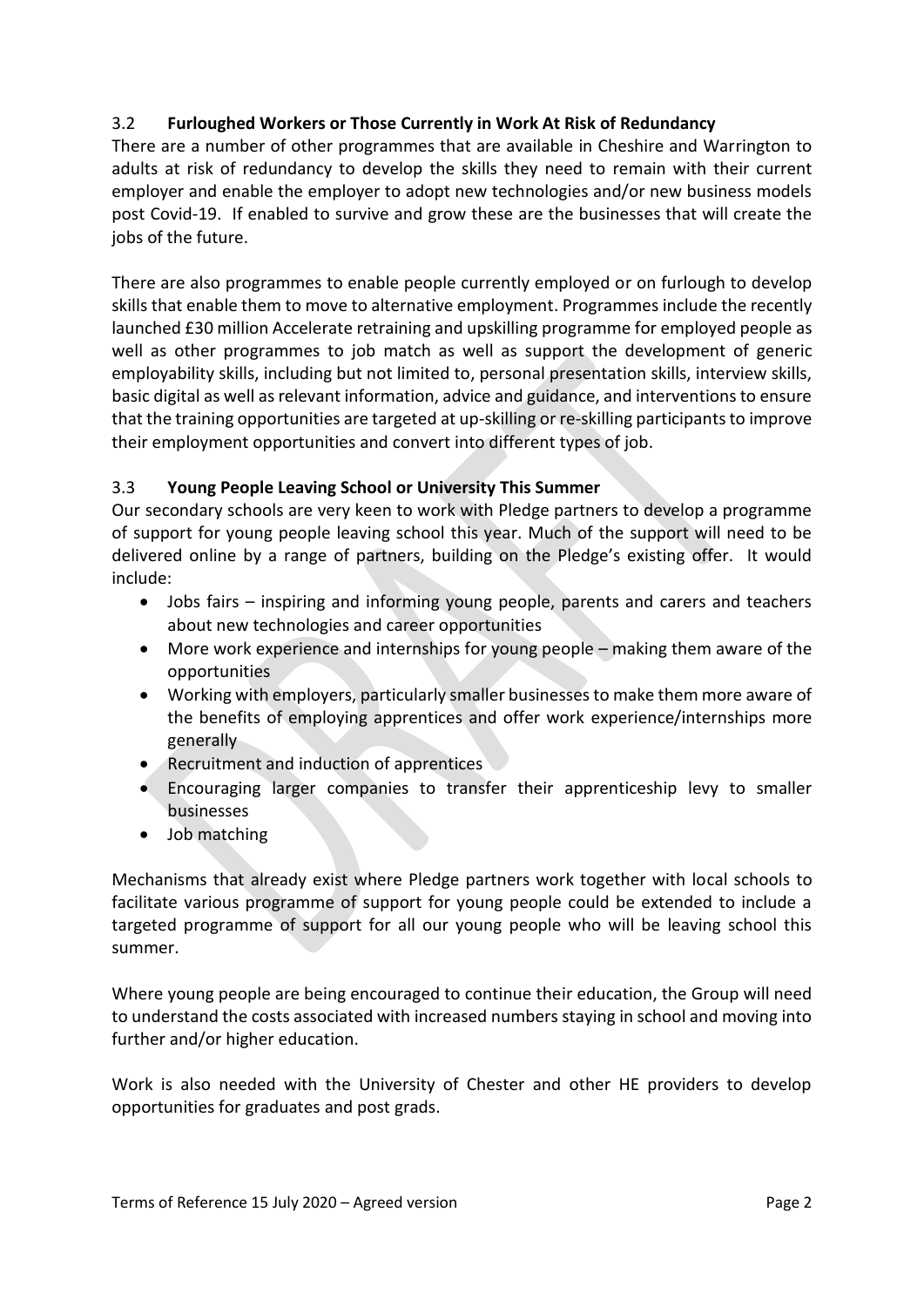# **3.4 Young People Aged 18 to 24**

The Chancellor has recently announced a package of support much of which is specifically focused on 18 to 24-year old young people. Further details of how these announcements will be operationalised are expected over the next few weeks. The announcements include:

- **Kickstart Scheme** the government will introduce a new Kickstart Scheme in Great Britain, a £2 billion fund to create hundreds of thousands of high quality 6-month work placements aimed at those aged 16-24 who are on Universal Credit and are deemed to be at risk of long-term unemployment. Funding available for each job will cover 100% of the relevant National Minimum Wage for 25 hours a week, plus the associated employer National Insurance contributions and employer minimum automatic enrolment contributions.
- **New funding for National Careers Service** The government will provide an additional £32 million funding over the next 2 years for the National Careers Service so that 269,000 more people in England can receive personalised advice on training and work.
- **High quality traineeships for young people** The government will provide an additional £111 million this year for traineeships in England, to fund high quality work placements and training for 16-24 year olds. This funding is enough to triple participation in traineeships. For the first time ever, the government will fund employers who provide trainees with work experience, at a rate of £1,000 per trainee. The government will improve provision and expand eligibility for traineeships to those with Level 3 qualifications and below, to ensure that more young people have access to high quality training.
- **Payments for employers who hire new apprentices** The government will introduce a new payment of £2,000 to employers in England for each new apprentice they hire aged under 25, and a £1,500 payment for each new apprentice they hire aged 25 and over, from 1st August 2020 to 31st January 2021. These payments will be in addition to the existing £1,000 payment the government already provides for new 16-18 yearold apprentices, and those aged under 25 with an Education, Health and Care Plan – where that applies.
- **High value courses for school and college leavers** The government will provide £101 million for the 2020-21 academic year to give all 18-19 year olds in England the opportunity to study targeted high value Level 2 and 3 courses when there are not employment opportunities available to them.
- **Expanded Youth Offer** The government will expand and increase the intensive support offered by DWP in Great Britain to young jobseekers, to include all those aged 18-24 in the Intensive Work Search group in Universal Credit.

# **3.5 Self Employed People Needing to Restart Their Businesses**

Nearly seventy percent of self-employed people in Cheshire and Warrington have currently closed their businesses during the lockdown. When they restart, they may need support including new skills to develop new business models and different ways of delivering their goods and services – including online. With appropriate leadership, management and technical skills these businesses also have the potential to grow and create more jobs for the future.

Terms of Reference 15 July 2020 – Agreed version **Page 2** Page 2 Key partners would be invited to come together to develop a coherent offer of support.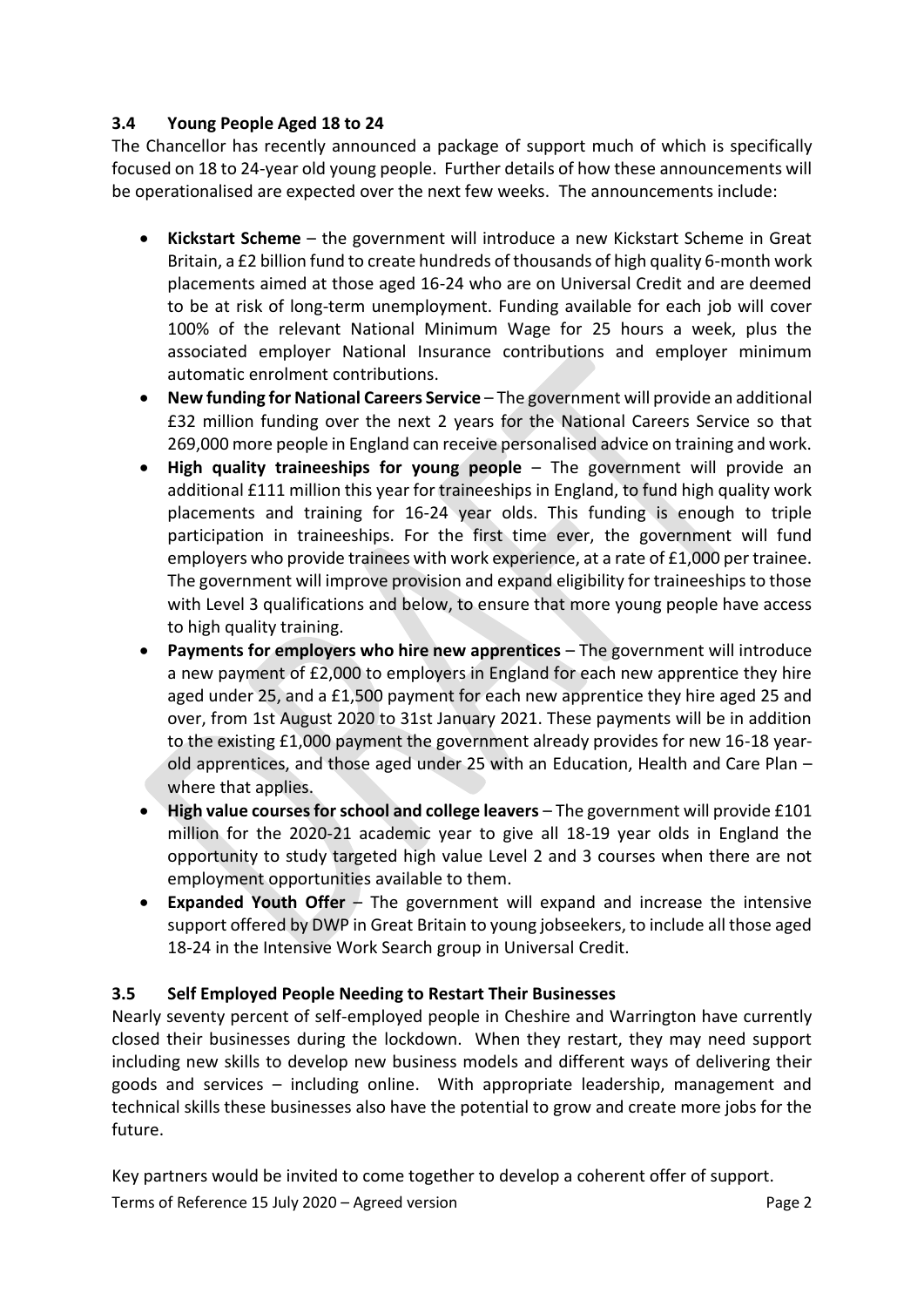# 4. **Role**

The key roles and responsibilities of this Group can be summarised as follows:

- Bring together all relevant agencies and partners to have an oversight of delivery of agreed services and monitoring the use of resources through ensuring the various services are aligned and complementary
- Ensure we have a clear package of support that is easy to access and is updated regularly as further Government announcements are made
- Identify any gaps in support and identify potential solutions to fill the gaps as effectively as possible. If solutions are not available locally escalate the issues to central Government Departments/Ministers
- Promote partnership working and align the operational delivery priorities
- Provide updates on delivery and outcomes from individual redundancy situations
- Local intelligence will be provided by partners and any interventions or joint working must use a methodology which is open, fair and transparent
- Debate issues, promote and share good practice and to inform of on-going concerns, issues and act as a conduit to inform and work with national government
- Establish and maintain appropriate communications with all partners through established infrastructure and networking arrangements.

# **5. Membership**

Initial membership for Group will be drawn from representatives of the:

- Cheshire East Council
- Cheshire West and Chester Council
- Warrington Borough Council
- Cheshire and Warrington LEP
- Chair of the In To Work Board
- Jobcentre Plus
- BEIS

The Group's inaugural meeting will be chaired by Andy Farrall.

Membership of the Group will remain flexible to allow the co-option of other relevant expertise as and when required for the duration of the life of the Group. All members should be:

- Empowered to make decisions on behalf of their organisation
- Have a good understanding of the economic context in the local area
- Understand local investment priorities and have knowledge of the local conditions and needs that meet the priorities for the local labour market
- Work collectively to identify solutions or innovative ways to work in collaboration to benefit employers and employees affected by redundancy situations
- Offer analytical input to the issues under discussion
- Access a wider network for advice on specific issues.

Terms of Reference 15 July 2020 – Agreed version **Page 2** Page 2